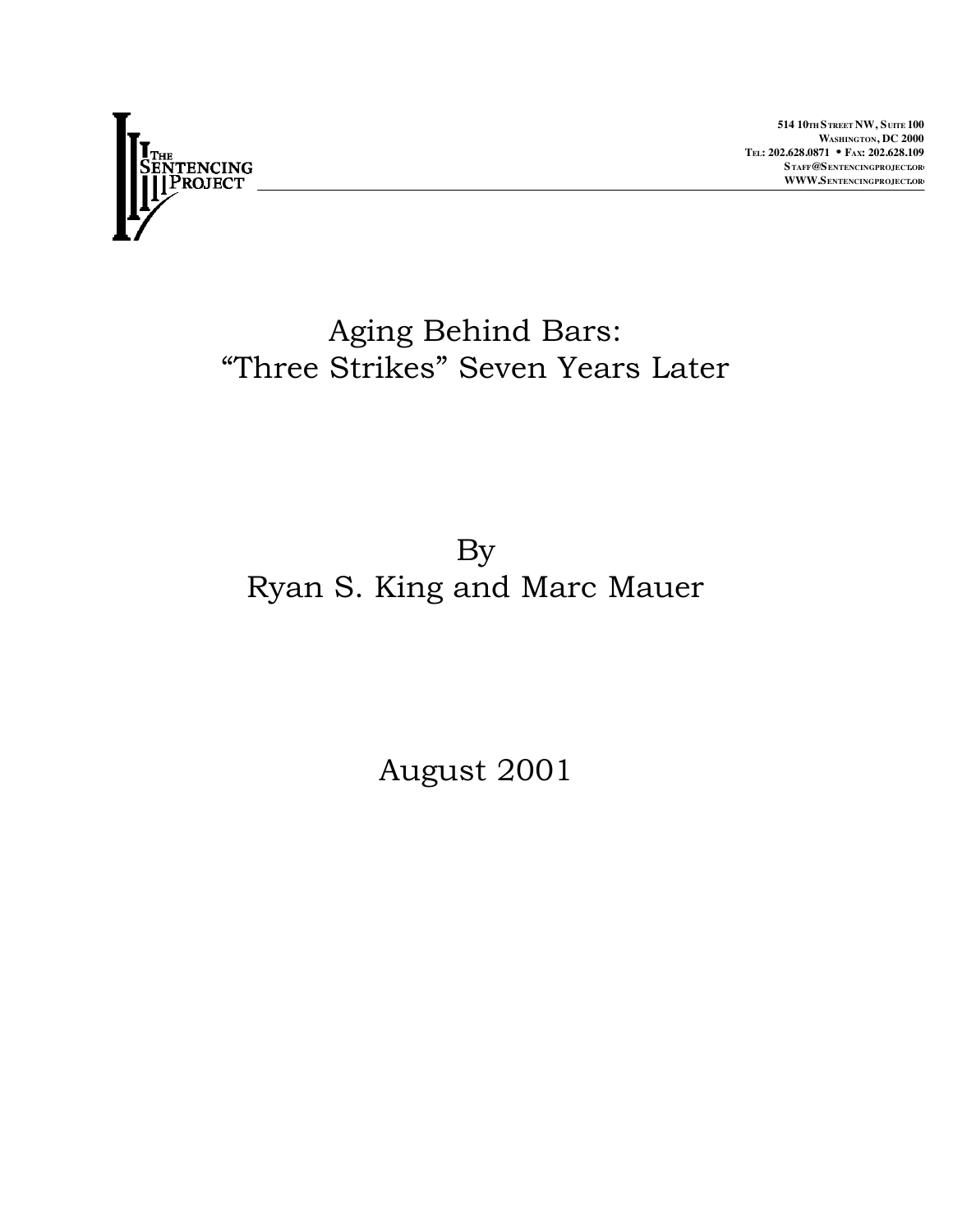This report was written by Ryan S. King, Research Associate, and Marc Mauer, Assistant Director, of The Sentencing Project.

The Sentencing Project is a national non-profit organization engaged in research and advocacy on criminal justice issues. This report was made possible through funding from the Open Society Institute, the John D. and Catherine T. MacArthur Foundation, and individual contributors.

Copyright © 2001, by The Sentencing Project. Reproduction of this document in full or in part in print or electronic format only by permission of The Sentencing Project.

For further information:

The Sentencing Project 514 Tenth St. NW, Suite 1000 Washington, DC 20004 (202) 628-0871

www.sentencingproject.org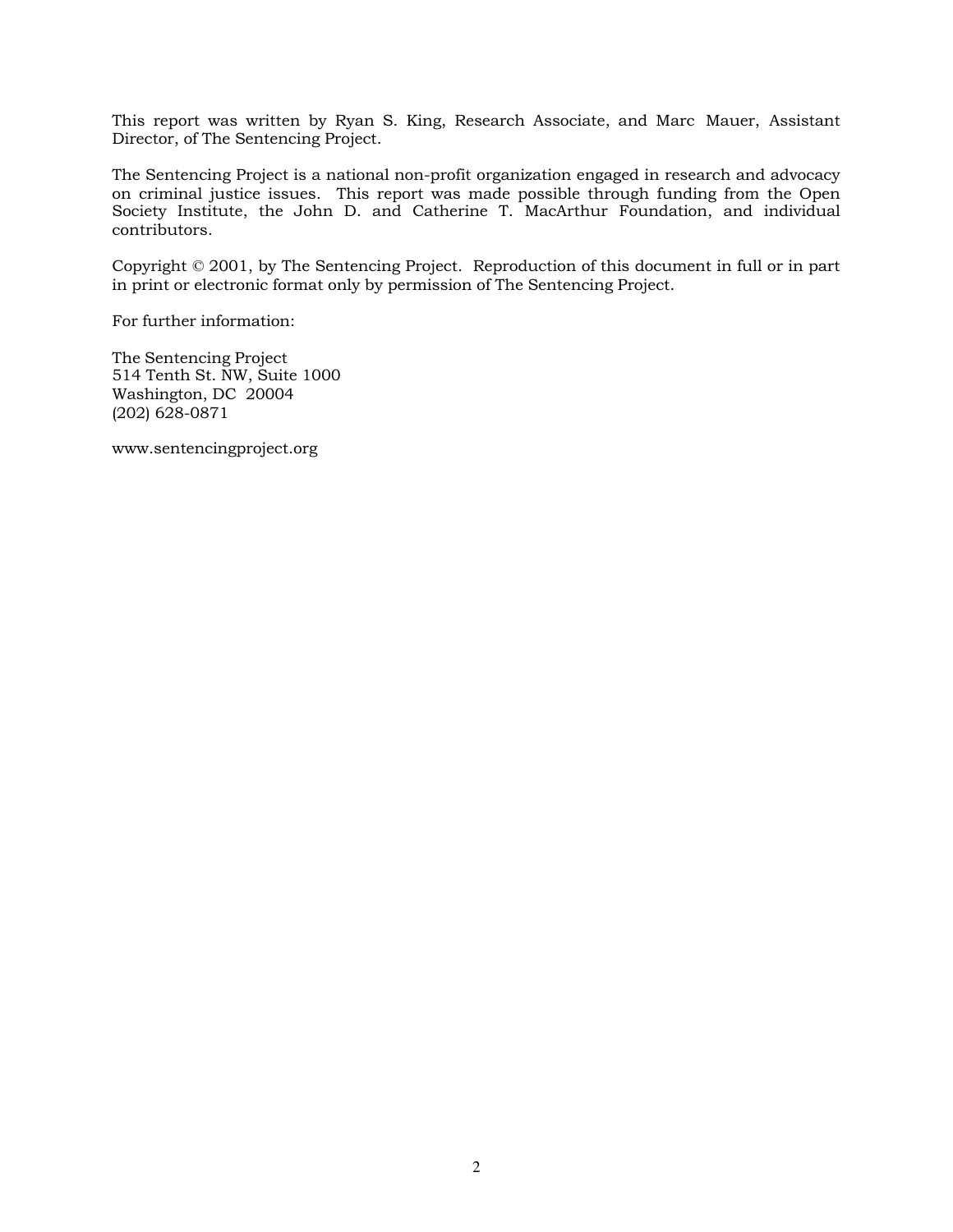### **Aging Behind Bars: "Three Strikes" Seven Years Later**

*It sends a clear message to repeat criminals. Find a new line of work, because we're going to start turning career criminals into career inmates*.

-Governor Pete Wilson, March 7, 1994, referring to the "Three Strikes" legislation he was signing into law.

*Court Upholds 3-Strikes Term for Cookie Thief*

-Headline in Los Angeles Times; June 19, 2001.

Amidst a perceived escalating crime rate and in the wake of the highly publicized murders of two young girls, in March of 1994 Governor Pete Wilson signed into law California's "Three Strikes and You're Out" legislation. The law, as asserted by its staunchest supporters, was designed to isolate and punish the most serious, habitual offenders. By doing so, proponents suggested that resources targeted at the apprehension and conviction of only the most consistent repeat offenders would reap exponential benefits in crime control.

As of May 31, 2001, more than 50,000 offenders had been admitted to prison under the law-- 6,721 for "three strikes" offenses and an additional 43,800 under the law's "second strike" provision.1

This analysis focuses on the impact of the "three strikes" law in California because that state stands alone in the breadth of its policy. Nationally half the states have passed some form of "three strikes" legislation, but only a handful have convicted more than a hundred individuals using the statute. As of mid-1998, only California (40,511), Georgia (942), South Carolina (825), Nevada (304), Washington (121) and Florida (116) had been using the "three strikes" legislation to any significant extent.2

 In this analysis, we find that the "three strikes" legislation is already having a significant impact upon the demographics of the California prison population. Recent reports of a stabilization in the California prison population have led "three strikes" proponents to assert that the forecasts of prison overcrowding attributable to the severe nature of the sentences have been greatly overestimated. However, our analysis of California prison data shows

<sup>&</sup>lt;sup>1</sup> California Department of Corrections; Data Analysis Unit, Estimates and Statistical Analysis Section, Offender Information Services Branch; & California Legislative Analysts Office. "The 'Three Strikes and You're Out' Law's Impact on State Prisons: An Update." (October, 1999). Data on second strikes only available through September, 1999. As of September, 1999, more than 10,000 second strikers had been released from prison.

<sup>2</sup> Campaign for an Effective Crime Policy, *"Three Strikes" Laws: Five Years Later.* Available online: http://www.sentencingproject.org/pubs/3Strikes.pdf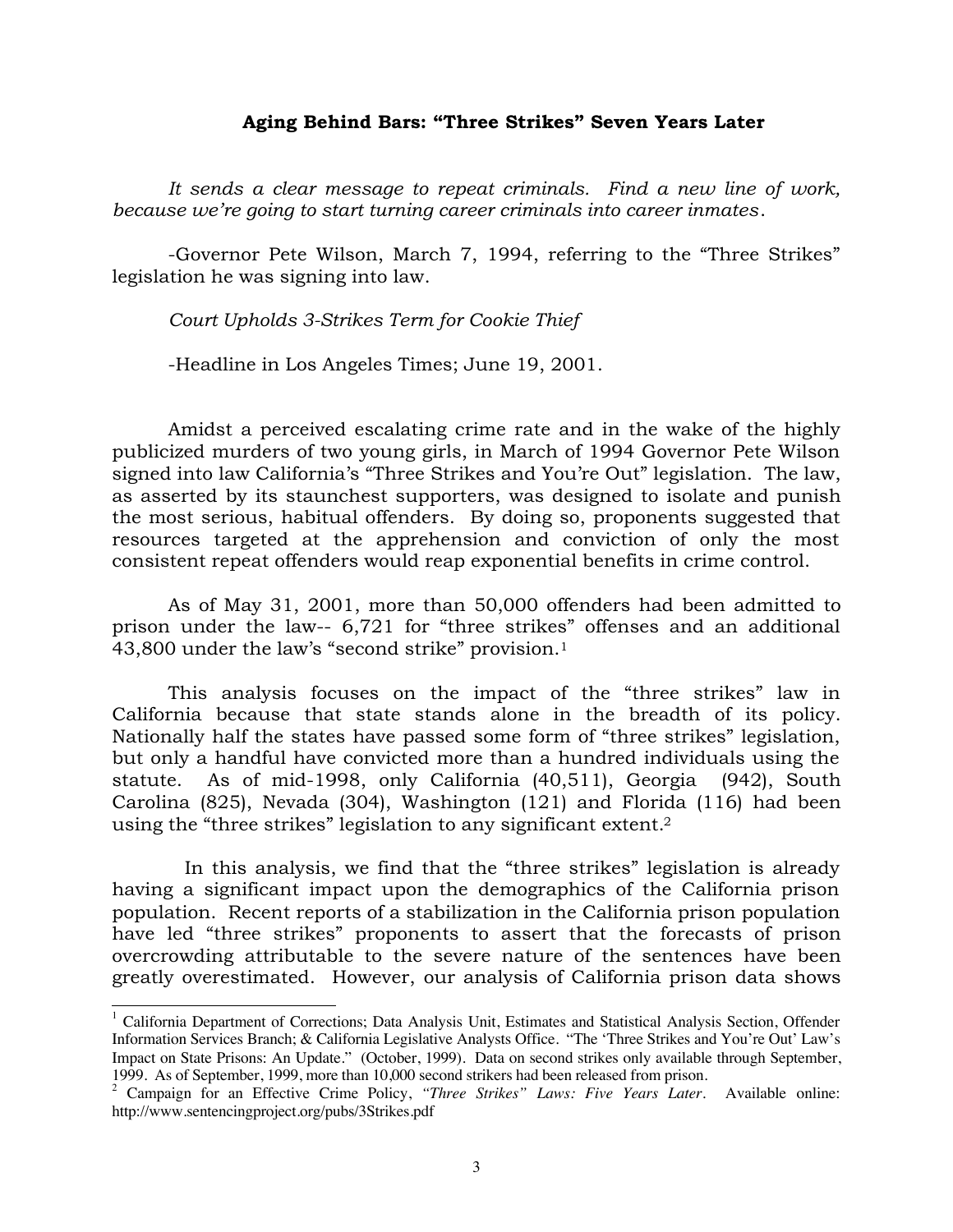that the impact of "three strikes" may be far more subtle than can be seen simply looking at aggregate population numbers. In fact, "three strikes" has contributed to a rapid aging of the California prison system in just the sevenyear period since it was instituted. This has exposed the inherent flaws in a law that funnels a growing share of resources to an aging population whose crime production was already on the decline. Our twenty-five year projections show that by 2026, an estimated 30,000 "three-strikes" prisoners will be serving sentences of twenty-five years to life. This aging population will place an extraordinary burden upon the resources of the California penal system, particularly given the increased expense of housing older inmates.

#### **The Aging of the California Prison Population**

The California law is tailored with a bifurcated approach; to this end, the title of "three strikes" is actually a misnomer, since two felony convictions can also trigger an increased sentence. For a second felony conviction, an offender's sentence is doubled; for a third felony conviction, the penalty is 25 years to life.

A key aspect of the evaluation of the effectiveness of the "three strikes" law regards the composition of the offenders imprisoned under its provisions. From 1994 through June 1998, the average second striker sentenced to prison was 32.9 years of age and the average third striker 36.1 years.<sup>3</sup> The figure for third strikers is above the average age of all prison admissions for both California (34) and nationally  $(31.5).4$  This is not surprising, since older felons are more likely to have a criminal record and therefore be subject to the second and third strike laws.

Our analysis of the California inmate population suggests that "three strikes" sentencing will contribute substantially to the aging of the prison system. In just the first five years of the law's implementation the proportion of new felony admissions above the age of 40 increased from 15.3% in 1994 to 23.1% by 1999.5 This is in contrast with the consistent decline in admissions for all age groups between 20 and 35 years of age. The median age of male inmates, the overwhelming majority of third strikers, has also increased substantially during this period, rising from 29 to 31. In contrast, it had previously taken 23 years for the median age to increase from 26 to 29.

Many of these developments reflect national trends, with the proportion of prisoners between the ages of 35-44 rising from 23% in 1991 to 30% by

<sup>&</sup>lt;sup>3</sup> Males, M. & Macallair, D. (1999). "Striking Out: The Failure of California's 'Three Strikes and You're Out' Law." *Stanford Law & Policy Review*, 11, (1), 65-74. <sup>4</sup>

<sup>&</sup>lt;sup>4</sup> Camp, C.G. & Camp, G.M. (1999). The Corrections Yearbook: 1999. Middletown, CT: Criminal Justice Institute. (p. 50-1).<br><sup>5</sup> California Department of Corrections, <u>California Prisoners and Parolees; 2000</u>. Table 36 & Table 37.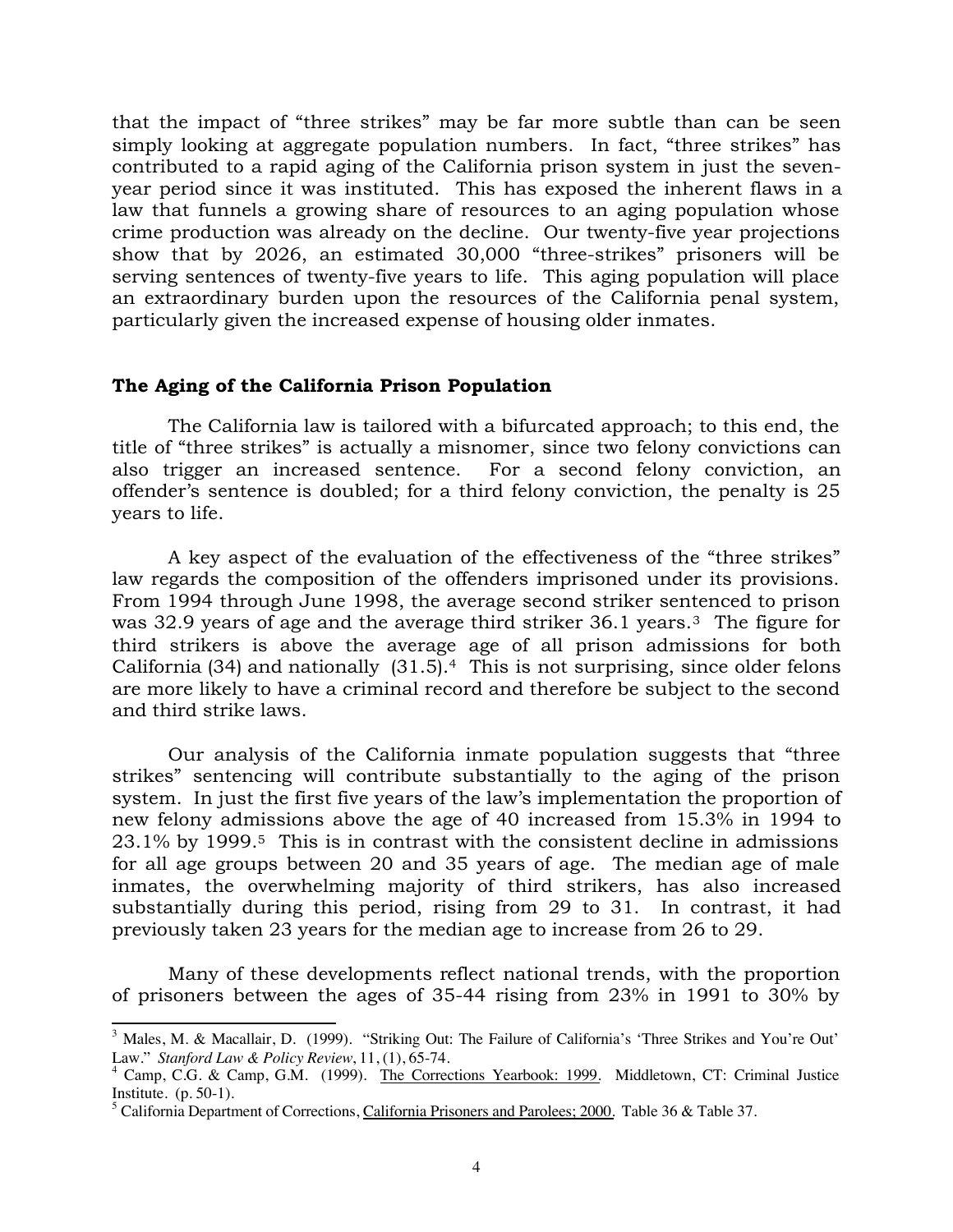1997. But due to the increased length of sentences for California inmates under both two strikes and three strikes sentences, we can expect to see an even more dramatic impact in the state in the coming years. A three-city sample of two-strikes cases both before and after the implementation of the law found an increase of fully 88% in the average term of imprisonment, rising from 2  $\frac{1}{2}$  years to nearly 5 years.<sup>6</sup>

For the "three strikes" cases, the impact will be dramatic over time. With a current annual intake of 1,200 such cases, by the year 2026 there will be approximately 30,000 inmates serving sentences of 25 to life, at a conservative cost of \$750 million annually.7

Further, our analysis shows that 83%, or 24,900, of those prisoners will be forty years of age or above.<sup>8</sup> This aging of the prison population will have significant consequences for the effectiveness of "three strikes" as a crime control mechanism, as seen in the following section.

## **The Aging Prison Population and Crime Control**

The implications of this aging of the prison population are very significant both for crime control and cost issues. Criminologists have known for a long time that crime rates peak at relatively young ages – in the late teens or early twenties for most offenses – and decline rapidly after these years. Thus, if one goal of incarceration is to reduce crime by incapacitating known offenders, on average there will be less of an impact derived from the imprisonment of a 50-year-old than a 20-year-old.

This can be clearly seen in an analysis of California arrest data. In 1999, only 22% of all felony adult arrests were of persons above the age of 39, and just 5% above the age of 50.9 This is true for violent crimes as well, with arrest rates for homicide, assault, rape, and robbery all dropping by about 50% after age 39.

Given that the average third strike inmate enters prison at the age of 36, he or she will have a minimum of 21 years left to serve in prison after the age

<sup>&</sup>lt;sup>6</sup> Zimring, F.E., Hawkins, G., & Kamin, S. (2001). Punishment and Democracy: Three Strikes and You're Out in California. Oxford: Oxford University Press. (p. 71)

 $\sqrt{7}$  Several assumptions go into this estimate. "Three strikes" inmates are eligible for parole release after serving 20 years, although there is no means of estimating what proportion of the group will actually be released prior to serving 25 years. Any releases among this group are likely to be offset at least in part by some of the 6,700 current third strikers in prison who are not released after serving 25 years. Finally, mortality rates of prisoners are relatively modest, at 1.79 per 1,000. (Camp & Camp, p. 34). The figure of \$750 million is based on current costs of \$25,000

per inmate annually, but as will be seen later, incarceration costs for elderly inmates are far more substantial.<br><sup>8</sup> This figure was calculated by using current admission rates for individual age groups and factoring that constant rate for the next 25 years.<br><sup>9</sup> Celifornia grima/aga data availab

California crime/age data available online: http://justice.hdcdojnet.state.ca.us/cjsc\_stats/prof99/00/18.htm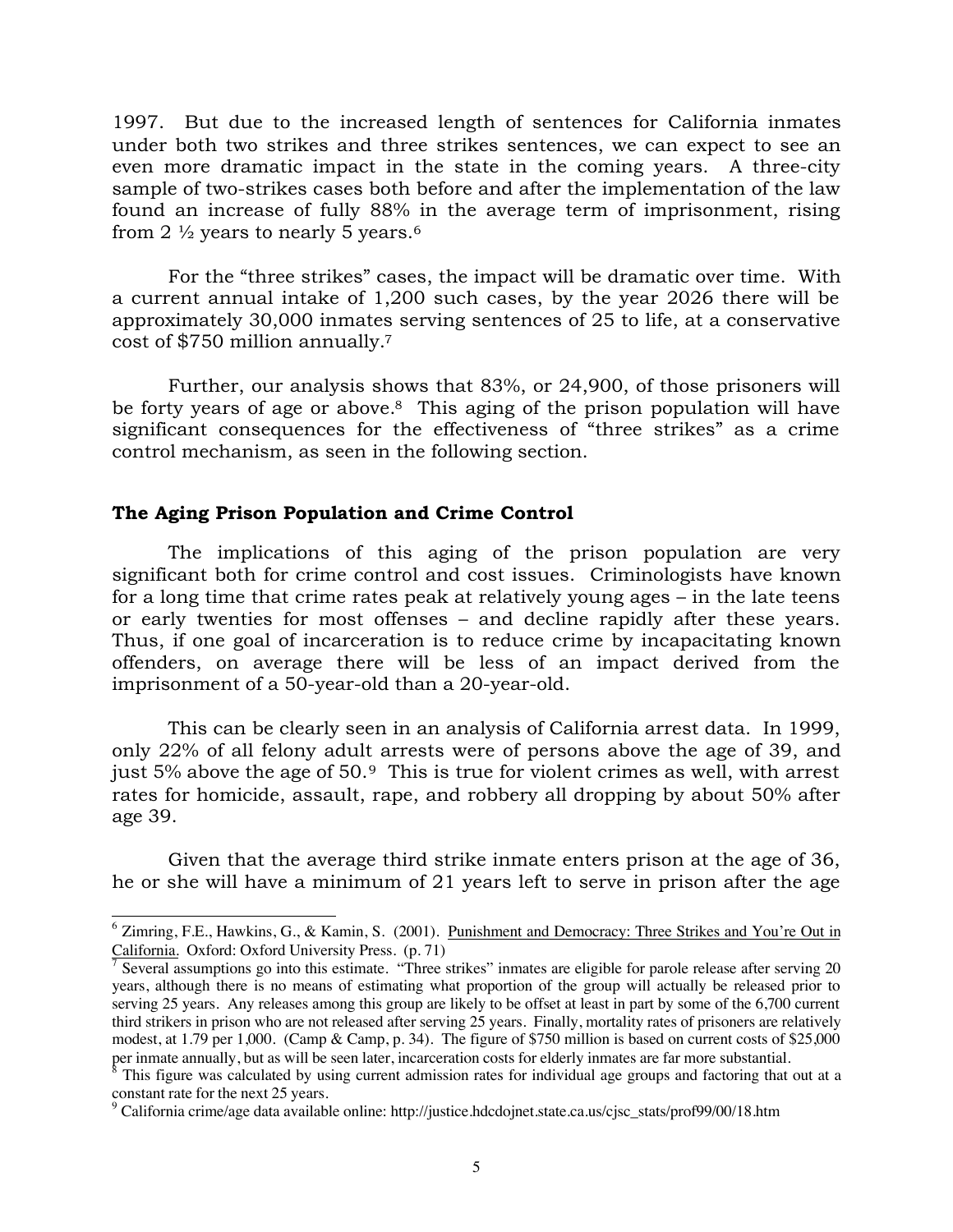of 39. While no one can ever predict the likelihood of a given individual committing a crime at any age, as an overall policy these figures document that long-term incarceration incurs diminishing returns in crime control.

## **The Rationale for "Three-Strikes"**

When the California "three strikes" law was enacted in 1994, Governor Wilson sang the praises of the new initiative as a stern message to potential offenders. Attorney General Dan Lungren referred to the legislation as the "crown jewel" of a statewide assemblage of more uncompromising criminal justice laws. <sup>10</sup>

At the time of the law's adoption, the Governor's Office contended that the "three strikes" policy would save the state anywhere from \$140,000 to over \$500,000 per repeat offender per year,11 far outpacing any potential rise in future criminal justice expenditures. Chief economist Phillip Romero concluded that by 2000-2001, there would be over 84,000 inmates in the California correctional system directly attributable to the "three strikes" legislation. Their incapacitation would provide a *social benefit* of \$16.8 billion at a correctional cost of only \$2.7 billion; an estimated cumulative savings for California taxpayers of \$14.1 billion.12

By 1996, California Youth and Adult Correctional Agency secretary Joseph Sandoval reported that in excess of "1,600 three-time felons with *serious or violent* (emphasis added) criminal histories, and nearly 16,700 twotime felons with similar backgrounds, have been taken off the streets because of this law."13 Attorney General Lungren noted that the drop in crime during 1994 (post-law) was nearly twice as steep as in 1993 (pre-law). Furthermore, three-quarters of the way through 1995, preliminary figures were showing a slightly larger drop in crime than had been seen in 1994.<sup>14</sup> These numbers were convincing enough for Lungren, and most other supporters of "three strikes," to conclude that the legislation was operating to further suppress criminal activity independent of the overall general downward crime trend both in California and nationwide.

13 Sandoval, J. (1996, July). "Three Strikes is Good Criminal Justice Policy." *Corrections Today*, 58, (4), 22. 14 Criminal Justice Newsletter, *supra.*

<sup>&</sup>lt;sup>10</sup> Criminal Justice Newsletter, February 1, 1996; 27 (3).<br><sup>11</sup> This is calculated from a formula considering reduced property loss, pain and suffering, lost wages, police and security costs, and insurance premiums. State of California, Governor's Office of Planning and Research, Romero, P.J. March 31, 1994.

<sup>&</sup>lt;sup>12</sup> Romero arrives at the figure of \$16.8 billion in savings by multiplying the 84,042 inmates estimated to be incarcerated under "three strikes" through the year 2001 by a figure of approximately \$200,000, a number designed to represent the savings to society in prevented criminal activity per habitual offender.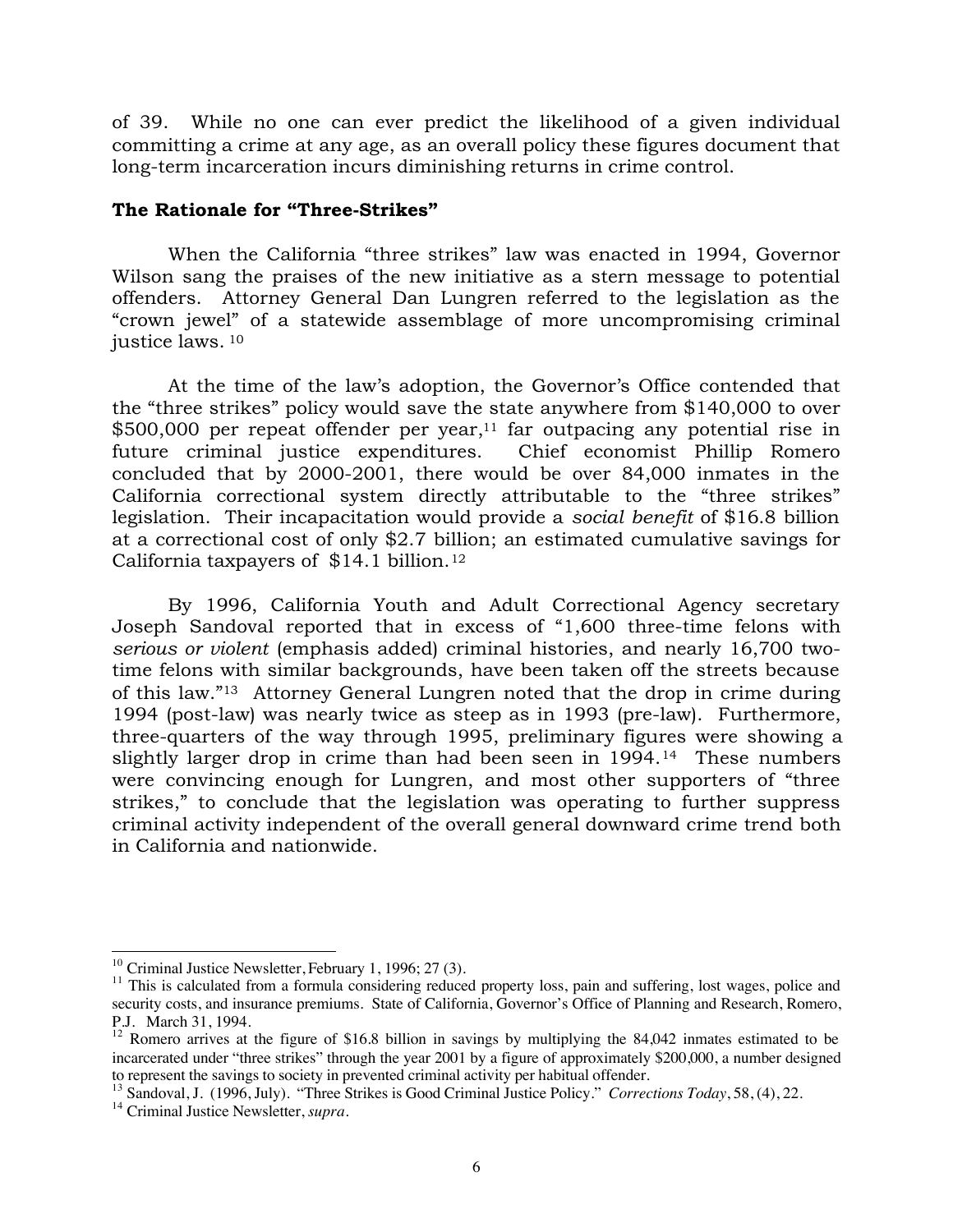In a 1996 piece in *Policy Review*, Lungren made numerous claims that were designed to bolster opinion concerning the efficacy of "three strikes."<sup>15</sup> Nearly five years have elapsed since publication of that article, and over seven years since California adopted the law. This report will evaluate how the promises (and myths) of "three strikes" have withstood the passage of time.

**Myth #1: California is setting records for its crime drop** — Lungren, in 1996, made the claim that within 18 months of the passage of "three strikes" legislation, California set records for the largest drop in state history in a number of categories of violent and property crime. He attributed this drop to the newly instituted habitual offender laws.

**Fact #1:** Crime has been on a consistent downturn both in California and nationally since the beginning of the 1990s. Leading criminologists view increased incarceration as but one factor among many that has contributed to the national declines. These include an improved economy, changes in drug markets, demographic changes, and strategic policing.<sup>16</sup> During the "three strikes" era, 1993 to present, there was a national drop in crime of  $22.2\%$ ,<sup>17</sup> which was outpaced by a reduction of 41% in California.<sup>18</sup> Although the crime drop in California was steeper than the national average, to make the sweeping generalization that "three strikes" provided the impetus for this requires further investigation. Recent analysis of both California and national data demonstrates that the decline in crime in California cannot be significantly attributed to the "three strikes" law.

Contrary to the conclusions of Lungren and others, criminologists Lisa Stoltzenberg and Stewart D'Alessio found that the decline in crime in California after 1994 merely continued existing trends that were unrelated to the law, and was not statistically significant.<sup>19</sup> Their analysis of crime trends in the ten largest cities in California found that "three strikes" legislation did not diminish serious or minor crime beyond what would have been expected based on the existent downward trend. A state commissioned report produced similar findings, with the California Department of Justice's Criminal Justice Statistics Center stating that they could find no "valid evaluations" of "get tough" laws that were able to empirically verify that they exercise a direct negative effect on crime rates.20

<sup>&</sup>lt;sup>15</sup> Lungren, D. (1996, November-December). "Three Cheers for Three Strikes: California enjoys a record drop in crime." *Policy Review,* 80.

<sup>&</sup>lt;sup>17</sup> The time period runs from 1993 to 1999, the most current data available.<br><sup>18</sup> In a recent report released by Secretary of State Bill Jones, California claims a 46.8% drop in crime over the period 1993-1999. However, that rate is skewed because California does not include larceny-theft in the calculation of the CCI (California Crime Index).

<sup>&</sup>lt;sup>19</sup> Stoltzenberg, L. & D'Alessio, S.J. (1997). "'Three Strikes and You're Out': The Impact of California's New Mandatory Sentencing Law on Serious Crime Rates." *Crime & Delinquency,* 43, (4), 457-469.

<sup>&</sup>lt;sup>20</sup> Marowitz, L.A. (2000). Why Did the Crime Rate Decrease Through 1999? (And Why Might It Decrease or Increase in 2000 and Beyond?) California Department of Justice.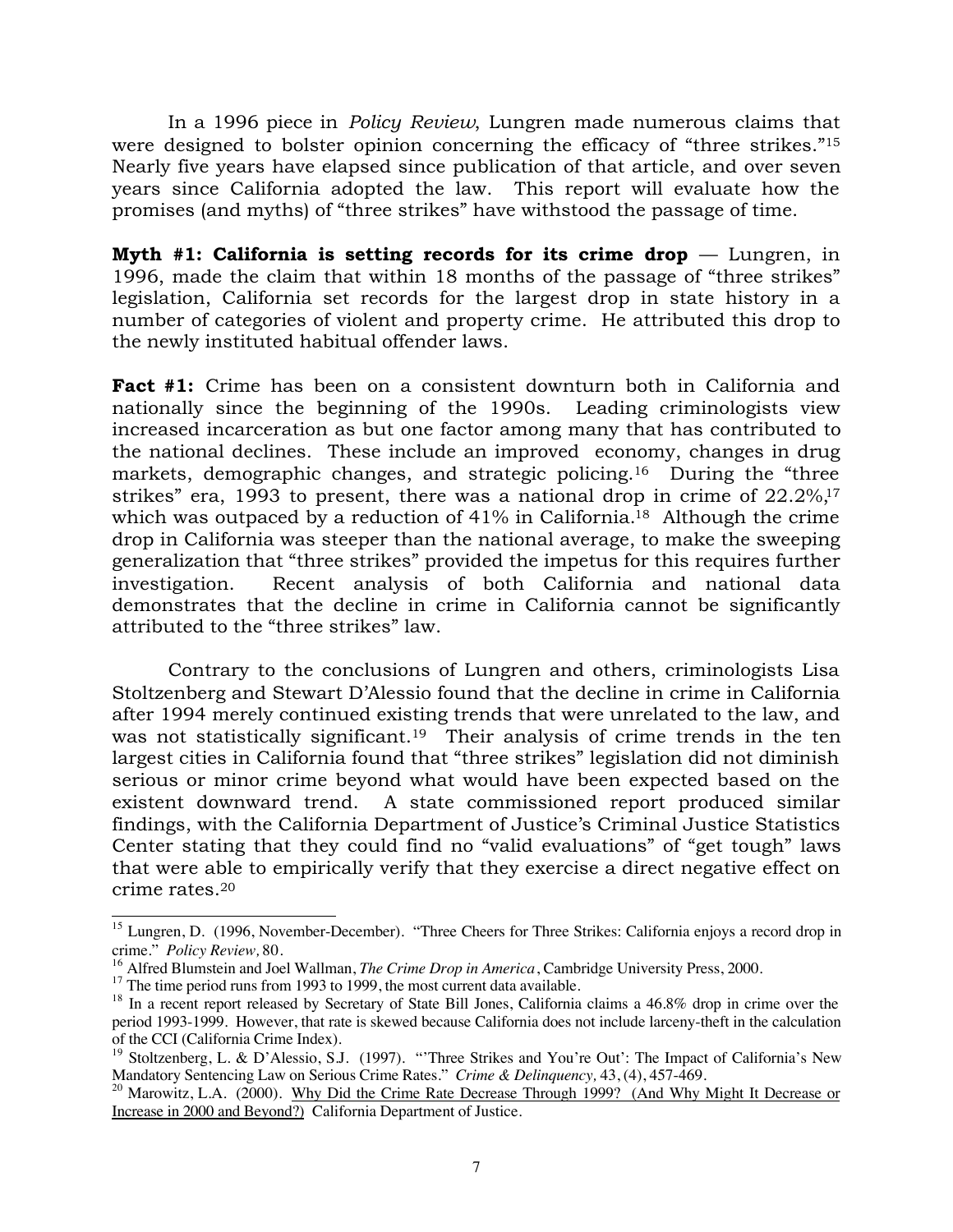In addition, an earlier analysis by The Sentencing Project had demonstrated that substantial increases in incarceration did not necessarily translate into significant declines in crime.21 Although crime rates declined by 36% in California in the period 1991-98 as incarceration rose by 52%, in the previous seven-year period of 1984-91, crime rates *rose* by 5% despite a 96% increase in the use of imprisonment.

A comparison between 1993 and 1999 crime rates shows that New York (-40.9%), Massachusetts (-33.3%) and Washington D.C. (-31.4%) also experienced significant reductions in crime rates, but, unlike California, did so without the use of "three strikes" laws. Analysts at RAND found similar results in their comparison of crime rates between "three strikes" and non-"three strikes" states.22 They concluded that all states had significant drops in both violent and property crime, but that "three strikes" legislation exhibited no independent effect in the states in which it had been employed.<sup>23</sup>

**Myth #2: This is what the voters wanted** — Lungren maintains that the design of "three strikes" "is doing precisely what the voters demanded when they overwhelmingly passed the initiative, by 72 percent to 28."24 In his words, the law is targeted to get people to "stop committing felonies and live the remainder of your life in freedom, or spend 25 years to life in prison the next time you are caught and convicted of a felony."25

**Fact #2:** Five years after this Lungren article, the reality of the situation does not support his assertion. A law ostensibly designed to target the most serious offenders has performed abysmally at its task. As of March 31, 2001, 57.9% of "third strike" cases were for non-violent offenses.26 Although 93% of those surveyed in California do support these mandatory sentences for those convicted of three violent, serious felonies, only 65% support such a sentencing structure for three serious drug violations and only 47% support this policy for serious property crimes.27 As the crimes become less serious, support continues to wane. Only 13% of those surveyed supported "three strikes" for "less serious" property offenses.28

 <sup>21</sup> Jenni Gainsborough and Marc Mauer, *Diminishing Returns: Crime and Incarceration in the 1990s*, The Sentencing Project, September 2000.

<sup>&</sup>lt;sup>22</sup> Turner, S., Greenwood, P.W., Chen, E. & Fain, T. (1999). "The Impact of Truth-in-Sentencing and Three Strikes Legislation: Prison Populations, State Budgets, and Crime Rates." *Stanford Law & Policy Review*, 11, (1), 75-91.<br><sup>23</sup> Id. 77.

<sup>&</sup>lt;sup>24</sup> Lungren, *supra*.

 $^{25}$  Id.  $\,$ 

<sup>&</sup>lt;sup>26</sup> Data Analysis Unit of the California Department of Corrections,  $4/1/01$ ; as cited by Families to Amend California's Three-Strikes. Available online: http://www.facts1.com/general/stats.htm#4,076

<sup>27</sup> Press Release, "UCR Study Sheds Light on 'Three Strikes' Law" Available online: http://www.ucr.edu/SubPages/2CurNewsFold/UnivRelat/strikes.html

 $28$  Id.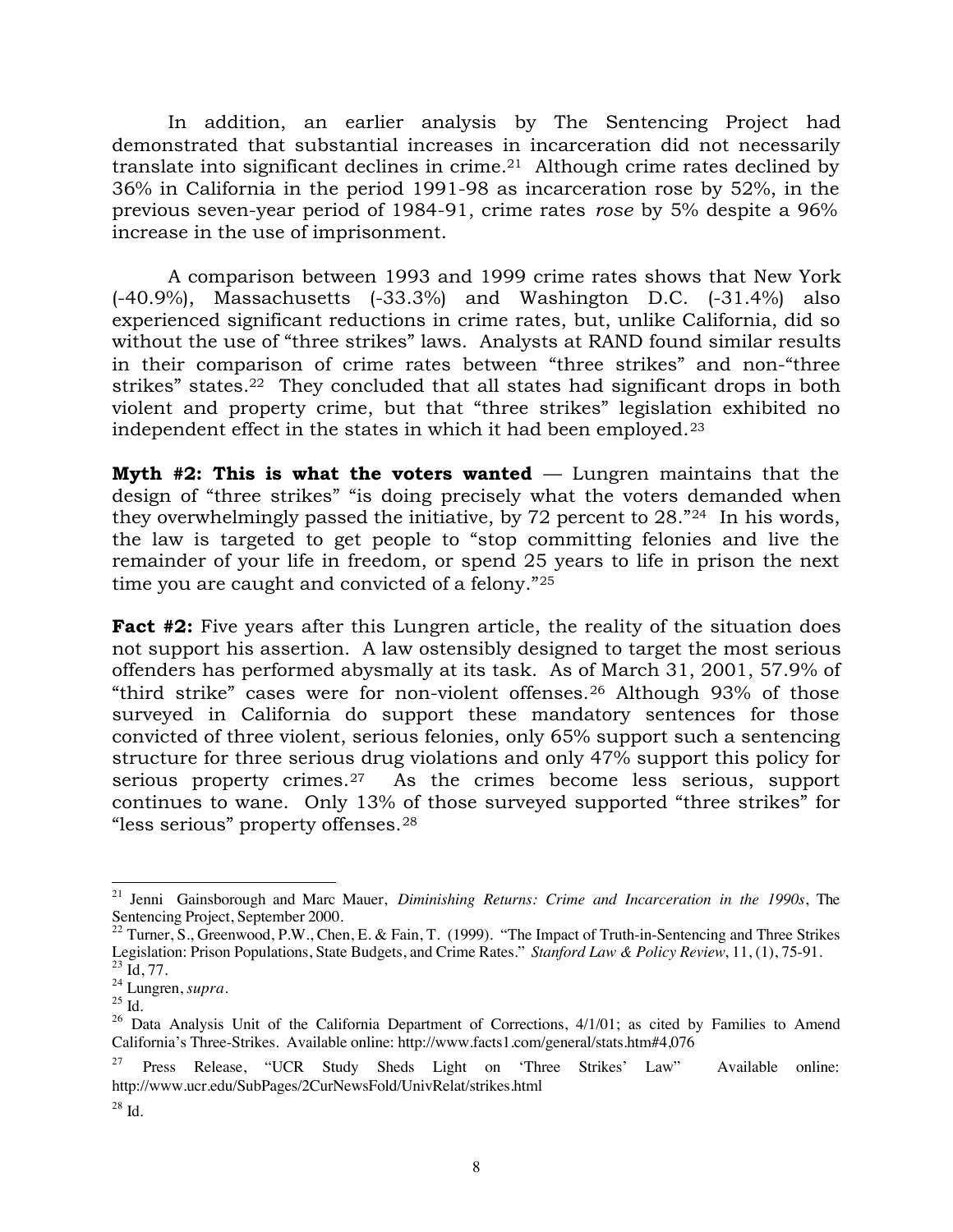Public opinion research in other states has demonstrated that while people support the concept of "three strikes" laws broadly defined, "when they were confronted with a specific situation, only a small minority indicated that a life sentence was appropriate for the offender described."29 Overall, it was concluded, "three strikes" support was more specifically limited to serious offenders.

**Myth #3: "Three Strikes" is not Disproportionate Punishment** — Lungren asserts that the way the law is designed does not levy unduly harsh punishment for minor offenses. Although there are occasions in which the third strike may be a minor felony, "there is nothing disproportionate about giving a harsh sentence to a felon who has not learned from having committed two serious felonies before."30

**Fact #3**: If "three strikes" did function in the manner which Lungren describes, there would be less controversy about the policy. However, the California Department of Corrections reports that the majority of those sentenced under the repeat offender laws are sentenced for non-violent crimes. As previously noted, 57.9% of third strike cases are for property, drug, or other non-violent offenses, as are fully 69% of second strike cases.31 This is a major flaw in the operation of the habitual offender laws, and demonstrates that the law is not addressing the serious felons which Lungren promised.

 "Three strikes" was described by its proponents as targeting the most violent career criminals and gained public favor in the wake of such heinous crimes as the Polly Klaas murder. However, an ever increasing number of "three strikes" prosecutions are for crimes as menial as petty theft of a can of beer or a few packs of batteries.<sup>32</sup> This misdirected use of the law has led original crusader Mark Klaas to conclude that in its current manifestation, the "three strikes" laws are not working. "In the depth of despair which all Californians shared with my family immediately following Polly's murder, we blindly supported the [Reynolds] initiative in the mistaken belief that it dealt only with violent crimes. Instead, three of the four crimes it addresses are not violent."33

Some of the more egregious applications of "three strikes" for property crime include the case of Scott Benscoter, a three striker serving 25 to life, who had two prior felony convictions for residential burglary when he was

<sup>&</sup>lt;sup>29</sup> Applegate, B.K., Cullen, F.T., Turner, M.G., & Sundt, J.L. (1996). "Assessing Public Support for Three-Strikesand-You're-Out Laws: Global versus Specific Attitudes." *Crime & Delinquency*, 42, (4), 517-534.

<sup>30</sup> Lungren, *supra.*

<sup>31</sup> California Department of Corrections; & California Legislative Analyst's Office, *supra.* Third-strike figures are current as of March 31, 2001, second-strike figures updated September, 1999.

<sup>&</sup>lt;sup>32</sup> See Schiraldi, V., Sussman, P.Y. & Hyland, L. (1994). Three Strikes: The Unintended Victims. San Francisco, CA: Center on Juvenile and Criminal Justice.

<sup>33</sup> Mark Klaas in "A Dark Side to 3-Strike Laws" by Lou Cannon; *The Washington Post*, June 20, 1994.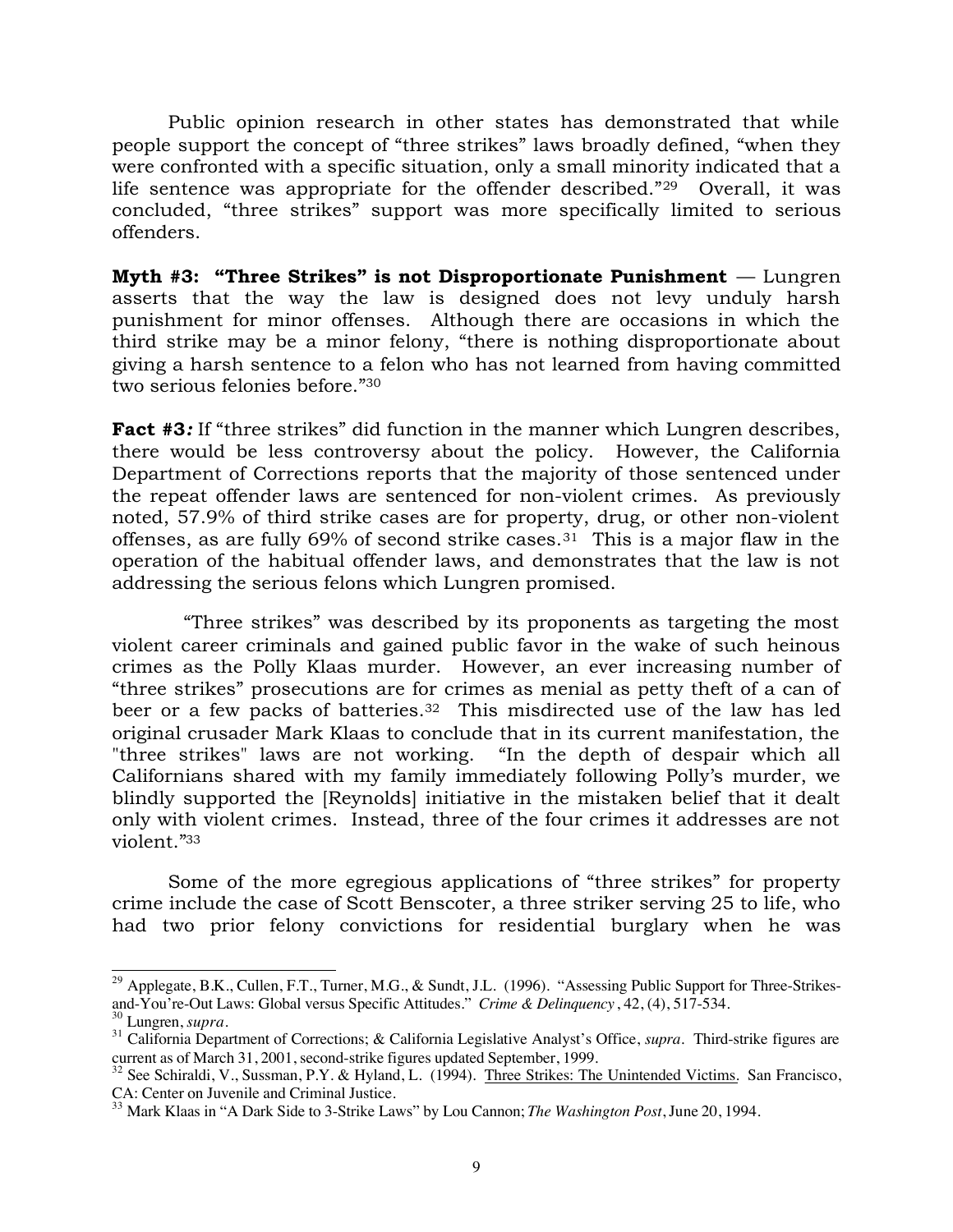sentenced for the theft of a pair of sneakers.<sup>34</sup> Or the case of Arthur Gibson, sentenced to 25 to life for crack possession, having last been convicted of a violent offense in the 1960s.35

In July 1997, Gregory Taylor, a homeless Los Angeleno, was sentenced to 25 to life for trying to jimmy a church kitchen door.36 Taylor had received food from a priest there in the past and had apparently returned hoping to encounter that same priest. The case was appealed to the California Supreme Court, which declined to hear the case.37 And, in June 2000 a man's appeal of a "three strikes" conviction for the theft of \$20 worth of instant coffee was denied.38

The disparities produced by the exercise of prosecutorial discretion in charging "three strikes" cases can be seen by examining cases that are not charged under the law. In June 2000, San Francisco prosecutors decided not to seek 25 to life on Joey Trimm for the fatal beating of a four-month old puppy.39 Trimm, a two-time felon convicted for child molestation in 1990, beat the dog after he had found him eating cat food. The dog reacted by biting Trimm, and so Trimm retaliated by punching the animal and inflicting fatal wounds.

In the world of "three strike" sentencing, a homeless man simply looking for food is considered more of a consistent danger to society than a two-time child molester who has such poor impulse control that the sight of a puppy eating cat food is a catalyst to fatal violence.

**Myth #4: "Three Strikes has a Deterrent Effect** — Lungren asserts, despite a growing chorus of dissenters, that "three strikes" does indeed function as a deterrent to future criminal activity. Despite a lack of consensus concerning the deterrent effect of imprisonment, Lungren maintains that the certainty of incarceration exercises an effect upon crime rates. Although criminologists struggle to isolate the individual effect of imprisonment on illegal behavior, Lungren attempts to settle the debate by citing the thoughts of one police officer from Sacramento and one recently released inmate who had been incarcerated for a second strike. He goes on further to substantiate this claim by documenting that the number of paroled California felons leaving the state after the passage of "three strikes" increased, presumably to avoid incurring a

<sup>&</sup>lt;sup>34</sup> Landsberg, M. (2000). "Local Elections/ District Attorney: Records, Ideology at Stake in Cooley-Garcetti Contest; Once Amicable, Now Enemies, Both Have Had Fast-Track Careers but Differ in Many Ways. Three-Strikes Cases are a Key Area of Disagreement." *Los Angeles Times*, November 5, 2000; Page B1. <sup>35</sup> Id.

<sup>&</sup>lt;sup>36</sup> Egelko, B. (2000). "State Court Sidesteps '3 Strikes' Test Case; 25-year Sentence Upheld in Foiled Church Burglary." *San Francisco Chronicle*, December 22, 2000; Page A3.

 $\frac{37}{38}$  Id.<br> $\frac{38}{38}$  Staff. (2000). " '3 Strikes' Upheld in Coffee Theft." San Diego Union-Tribune, June 22, 2000; Page A3.

<sup>&</sup>lt;sup>39</sup> Van Derbeken, J. (2000). "S.F. Dog Killer Avoids Three-Strikes Sentence." San Francisco Chronicle, June 2, 2000; Page A19.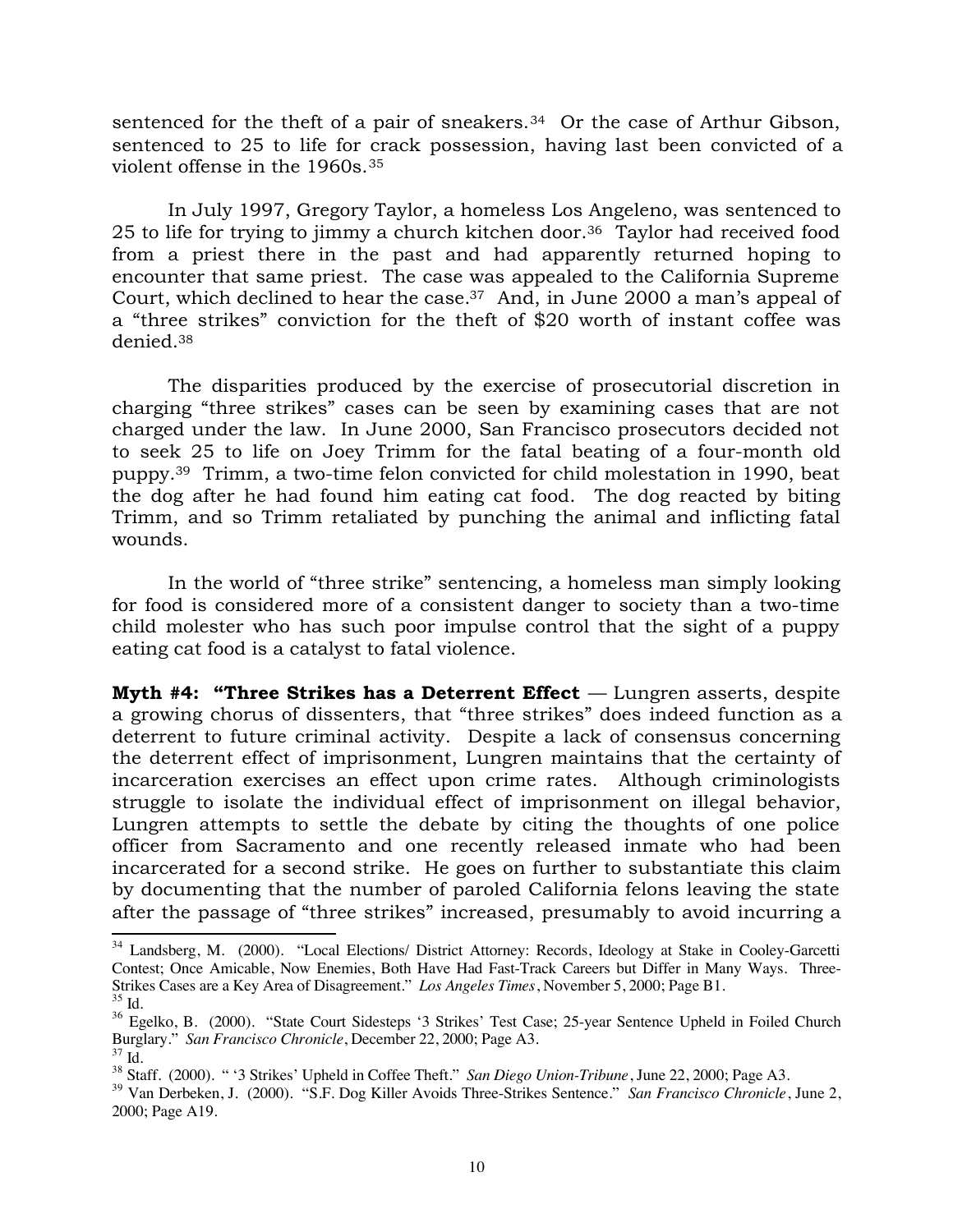"three strikes" conviction. "In the last year before 'three strikes' became law in 1994, 226 more paroled felons chose to move to California than moved out. After 'three strikes' took effect, the flow reversed: 1,335 more paroled felons chose to leave California in 1995 than to enter. We've gone from being a net importer of paroled felons to a net exporter! Coincidence? Hardly."40

**Fact #4:** There are two ways in which "three strikes" can function to reduce future criminal activity: by incapacitating an offender in prison, or by deterring future commissions of crime by the general public. Incarceration rates have not risen in California since the advent of "three strikes," and research on the subject has concluded that "three strikes" has not had a profound impact on incapacitation rates, nor has incapacitation exercised any effect upon state crime rates.41

However, this underscores the fact that for an accurate evaluative study of "three strikes" to be undertaken, the time horizon must be extended for another 15+ years to account for the burden of an aging population sentenced to 25 years to life. We would not expect to see an immediate rise in incarceration rates directly attributable to "three strikes" because most of those offenders would have gone to prison with or without the habitual offender laws. However, the addition of "three strikes" legislation to the books has changed an offender who might have been sentenced to 5 or 10 years into one who is serving 25 years. Thus, there will be less effect on the prison system in the first years after "three strikes" implementation, but we should expect to see the consequences of "three strikes" in the period subsequent to when an offender would have been released under the previous sentencing system.

On the issue of deterrence, Zimring, Kamin, and Hawkins, in perhaps the most exhaustive analysis of "three strikes" legislation, conducted an examination of Los Angeles, San Diego, and San Francisco crime rates for 1993, 1994, and 1995. They found that of all committed felonies, only 10.6% were by two or three strike eligible felons, with two-thirds of those perpetrated by two-strike eligible offenders. Thus, the maximum amount of crime that can be expected to be prevented by this policy is one in ten crimes, far below the figures forecast by Romero or Lungren.42 Therefore, even if this policy was working at an optimal level, the prediction of a massive deterrent effect is not possible.

On the issue of "parole migration," Lungren's conclusions suffer from too narrow a scope. Not just parolees, but all residents of California are leaving the state at faster rates than other states. According to the U.S. Census,

<sup>&</sup>lt;sup>40</sup> Lungren, *supra*.<br><sup>41</sup> Zimring, F.E., Kamin, S. & Hawkins, G. (1999). Crime and Punishment in California: The Impact of Three Strikes and You're Out. Berkeley, CA: Institute of Governmental Studies Press. (p. 73)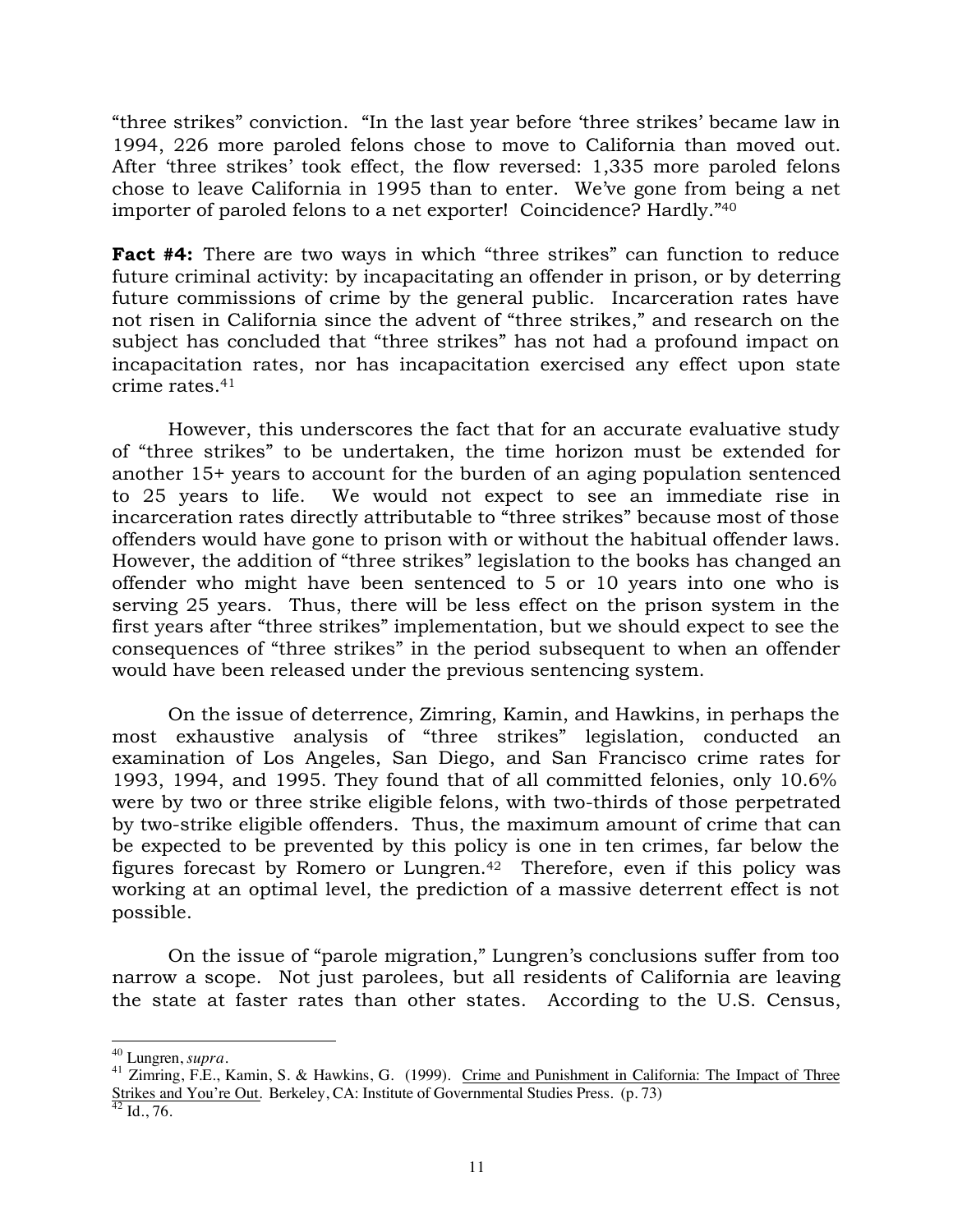California ranked 51st out of 51 states and the District of Columbia in net domestic migration over the 1990s.43

Unless "three strikes" legislation is driving *everyone* out of California, Lungren has erroneously credited a small portion of a bigger trend to the effect of "three strikes." It is clear from Census data that California has been experiencing a major wave of negative domestic migration. Furthermore, since state policy can influence parolee behavior, in order to evaluate parolee migration changes accurately, one would need to know both the number of parolees applying to leave the state as well as the approval rate by state. If the number of parolees applying for leave remains the same, but the approval rate increases, this would not demonstrate a deterrent effect of "three strikes" but rather a greater willingness of the state to permit parolees to relocate.

**Myth #5: "Three Strikes" is cost-effective** — Lungren, using a similar cost scheme as Romero, asserts that locking up individuals in the interest of preventing future crime, no matter how large the population grows, is far more cost effective than a "lenient approach" in which society pays their costs. Using a formula that calculates that a murder costs \$2.94 million, for example, Lungren estimates that the state had saved in excess of \$3.78 billion through 1995 alone.

**Fact #5:** The cost of incarcerating an offender in California, as of 2001, is \$25,607 per year. Current estimates are that it will cost \$1.5 million to incarcerate an elderly prisoner for the minimum 25 years, in part due to the fact that elderly inmates will require more expenditures for health care and other needs than a younger prisoner.<sup>44</sup> By extrapolating this number to an aging prison population due to "three strikes," it becomes apparent that we may be incarcerating ourselves into an epidemic. Using Lungren's algebra, if all those convicted under "three strikes" legislation were murderers, then the state's savings would be monumental. However, the preponderance of those sentenced under this legislation are property and drug offenders, rendering the budgetary effect of "three strikes" upon the state far less conclusive.

 <sup>43</sup> US Bureau of the Census, Current Population Reports, Series P23-189, *Population Profile of the United States: 1995*. US Government Printing Office, Washington, DC, 1995; & US Bureau of the Census, Current Population Reports, P23-194, *Population Profile of the United States: 1997,* US Government Printing Office, Washington, DC 1997. Net domestic migration is defined as the difference between domestic in-migration to an area and domestic out-migration from it during the period. Domestic in-migration and out-migration consist of moves where both the origins and destinations are within the United States (excluding Puerto Rico). The net domestic migration rate expresses net domestic migration during a time period as a percentage of an area's initial population.

<sup>44</sup> Zimbardo, P.G. (1994). "Transforming California's Prisons into Expensive Old Age Homes for Felons: Enormous Hidden Costs and Consequences for California's Taxpayers." San Francisco, CA: Center on Juvenile and Criminal Justice.